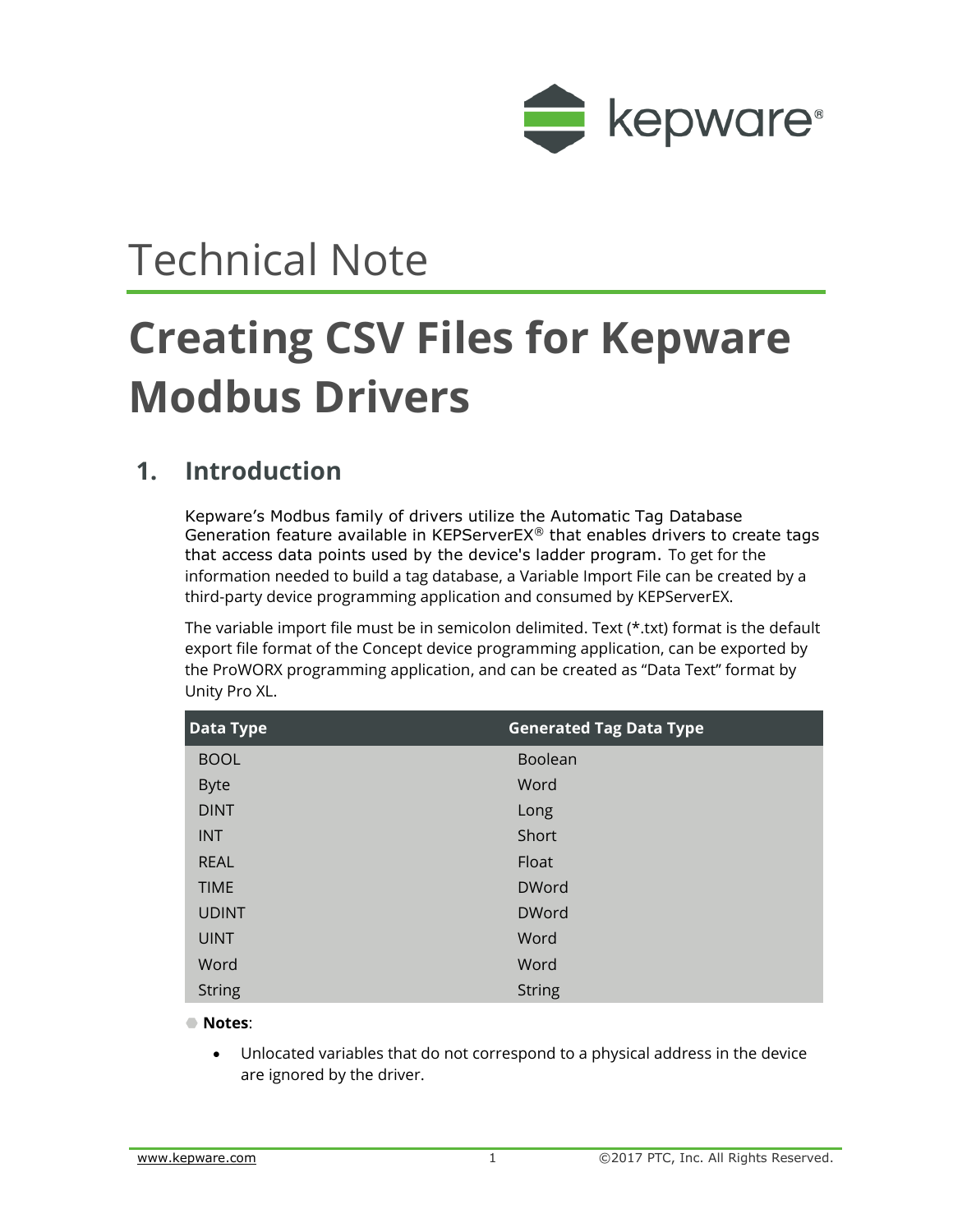- Comments are allowed and may be included as the generated tag descriptions. For more information, refer to Variable Import Settings in the server help.
- Not all drivers support user-defined data. Records in the export file containing unsupported data types are ignored.

The following instructions are provided for convenience. For application-specific information on creating variable import files, refer to the section(s) on exporting variables in the vendor documentation.

# **2. Exporting Variables from Concept**

As the ladder program is created, the various data points are defined. Symbolic names can be established for the data referenced for using the Variable Editor. Additional symbols and constants that are not used by the ladder program can also be defined.

**Note**: Although Concept can define variable names that begin with an underscore,

KEPServerEX requires that tag names consist of only alphanumeric characters and underscores, and that the first character not be an underscore. The driver modifies invalid imported tag names and notes name changes in the Event Log.

Once the variables have been defined, the data must be exported from the Concept. To do so, follow the instructions below.

- 1. Select **File | Export**.
- 2. Select the "**Variables: Text-delimited**" option.
- 3. Click **OK**.
- 4. Specify the filter settings (all are supported).
- 5. Verify the separator is set to semicolon.
- 6. Click **OK** to generate the file.



Select Target File Format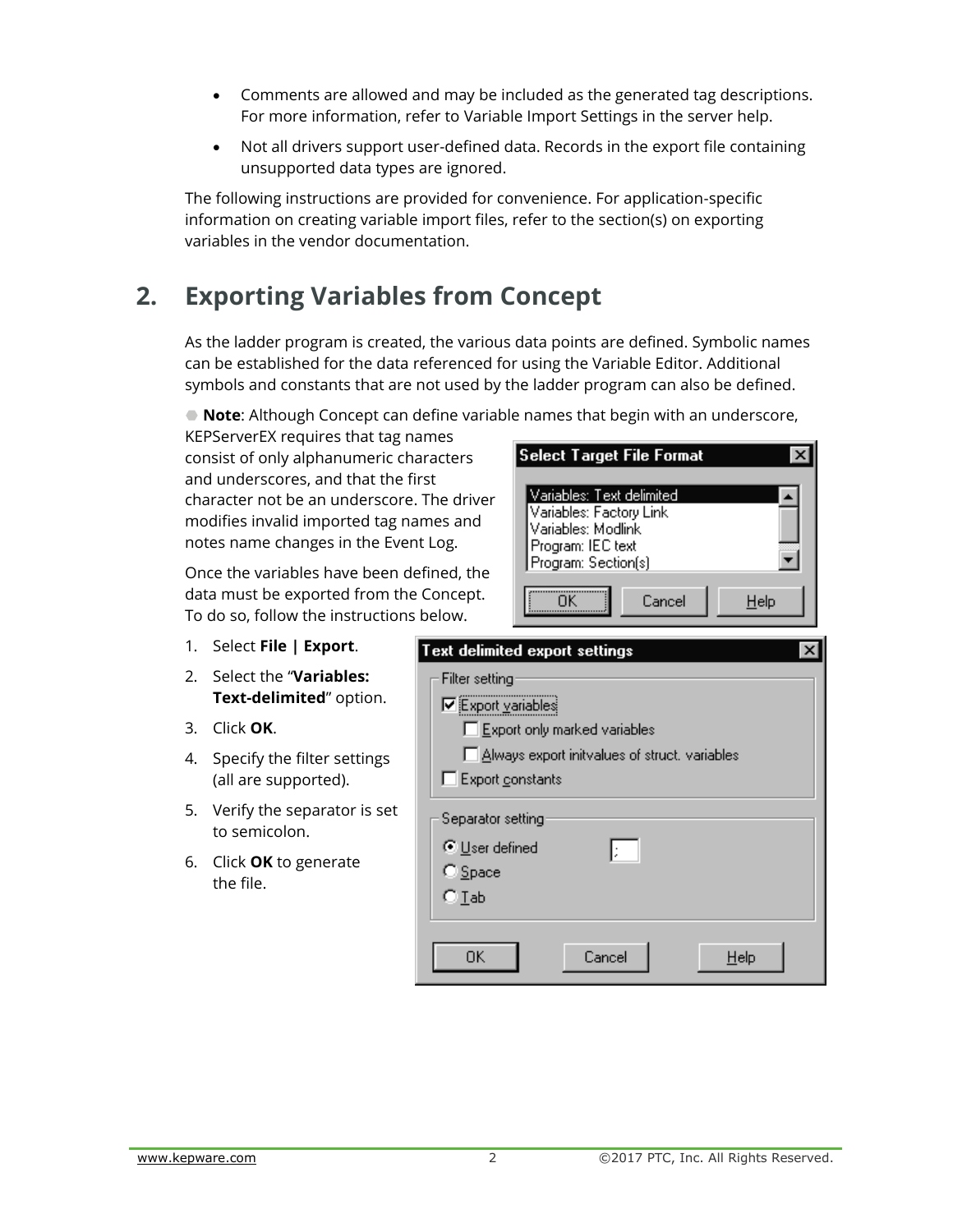# **3. Exporting Variables from ProWORX**

To export variable information from ProWORX, check the Symbols option under **File | Preferences**. Use the Document Editor to define symbolic names for data points.

 **Note**: Although ProWORX does not place many restrictions on variable names, KEPServerEX requires that tag names consist of only alphanumeric characters and underscores, and that the first character not be an underscore. The driver modifies invalid imported tag names and notes name changes in the Event Log.

ProWORX assigns a data type of either BOOL or INT to the exported variables. The driver creates tags of type Boolean and Short, respectively. To generate tags with other data types, manually edit the exported file to use any of the supported data types listed in the table above.

Once the variables have been defined, they must be exported from ProWORX. To do so, follow the instructions below.

- 1. Select **File | Utilities | Import/Export**.
- 2. Select the **Export** radio button.
- 3. Select the **Concept .TXT file** format radio button.
- 4. Click **OK** to generate the file.

**Tip**: Descriptors are allowed and can be included as the generated tag descriptions. *For more information, refer to Variable Import Settings.*

| Import/Export Utilities<br>$\bigcirc$ Import<br><b>■ Export</b>                                                                                                                     | Filename: C:\PROJECTS\PROWORX\SYMBOLS.TXT                                          |
|-------------------------------------------------------------------------------------------------------------------------------------------------------------------------------------|------------------------------------------------------------------------------------|
| File Type                                                                                                                                                                           | <b>Descriptor Order</b>                                                            |
| O ProWORX/ASCII .FIL file<br>$\bigcirc$ Symbol . FIS file<br><b>O</b> Spreadsheet DIF file<br>◯ DB4 Database .DBF file<br><b>O</b> Traffic Cop .TEF7.DEF file<br>C Concept TXT file | <b>C</b> Sequential (Slow)<br>C Random (Fast)<br><b>Export Extended Memory Doc</b> |
| Cancel<br>Start                                                                                                                                                                     | <b>Browse</b><br>Help                                                              |

### **4. Exporting Variables from Unity Pro XL**

Once the variables have been defined, they must be exported from Unity Pro XL. To do so, follow the instructions below.

- 1. To start, open a Unity Pro XL project.
- 2. In the Project Browser, double-click on **Variables & FB Instances**.

| <b>Project Browser</b> |                 |                           |  |
|------------------------|-----------------|---------------------------|--|
| ቼ                      | Structural view |                           |  |
|                        | <b>Station</b>  |                           |  |
|                        |                 | Configuration             |  |
|                        |                 | <b>Derived Data Types</b> |  |
|                        |                 | <b>Derived FB Types</b>   |  |
|                        |                 | Variables & FB instances  |  |
|                        |                 | <b>Communication</b>      |  |
|                        |                 | Program                   |  |